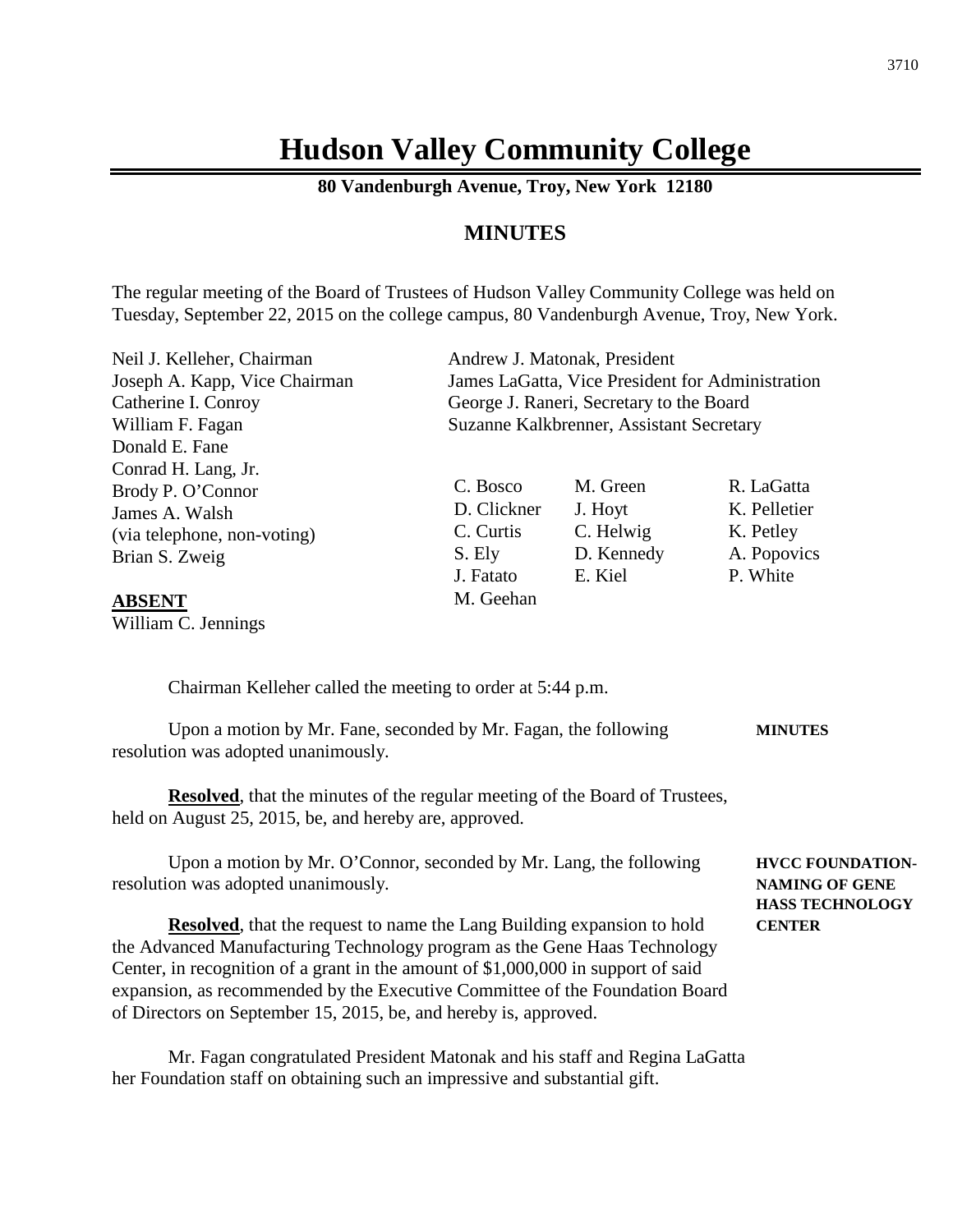Upon a motion by Mr. Fane, seconded by Ms. Conroy, the following **CAPITAL** resolution was adopted unanimously. **CONSTRUCTION--**

**Resolved**, that the request for approval of the following resolution be, **FORMER HY** and hereby is, approved. The resolution shall read as follows: **ROSENBLUM** 

**WHEREAS**, Hudson Valley Community College (the "College") **BUILDING AND** is the owner of record of approximately forty acres of real property **PROPERTY** in the City of Troy consisting of a monastery, chapel (formerly known as the Hy Rosenblum Administration Building or "HRC") and unimproved property along Morrison Avenue and Vandenburgh Avenues (the "Property"); and

**WHEREAS**, the County of Rensselaer (the "County") is the local sponsor of the College. As such, legal title of the Property vests with the County who holds the Property in trust for the benefit of the College; and

**WHEREAS**, the Property also consists of a 2,000 + square foot house (the "Pressure House") in which the College is contractually obligated to maintain on behalf of the New York State Weatherization Directors Association until the year 2023; and

**WHEREAS**, the Property, specifically the HRC, was formerly utilized by the College for administrative and other educational related purposes; and

**WHEREAS**, the College has since relocated its offices to its main campus and except for the Pressure House and its associated parking lot, the Property and its improvements remain vacant; and

**WHEREAS**, it has been determined that the HRC is in such disrepair that it must be demolished at a considerable cost; now therefore, it is

**RESOLVED**, that the Board hereby declares that the Property (excepting the Pressure House) is no longer useful or required for community college purposes; and it is further;

**RESOLVED**, that the College is hereby authorized to engage two independent appraisers in order to determine the fair market value of the Property; and it is further;

**RESOLVED**, that upon the approval by the County and the State University of New York ("SUNY") Board of Trustees, and subject to an environmental review that may be legally required, the College (as owner of record) hereby authorizes the sale of said Property (excepting the Pressure House) by competitive bidding to the highest bidder as approved by the County and the SUNY Board of Trustees or by any other method applicable to the County and approved by the SUNY Board of Trustees; and it is further;

**RESOLVED**, that the College President and/or College Counsel are authorized to take whatever furthers steps are needed and to execute the documents necessary to effectuate the sale of the Property.

**DISPOSITION OF ADMINISTRATIVE**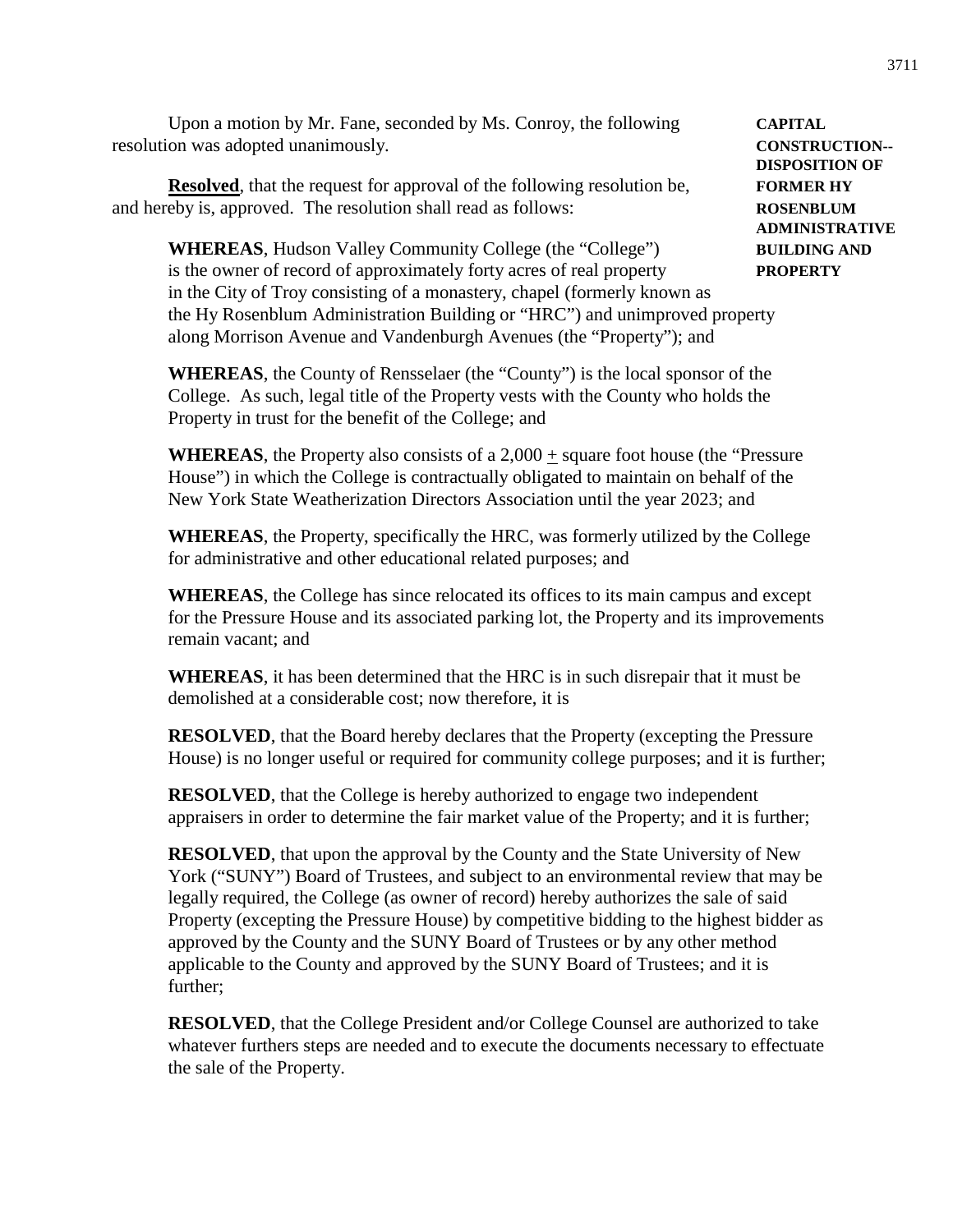#### **INFORMATION ITEMS INFORMATION**

The following information items were noted: **ITEMS**

#### **A. COLLEGE TENURE & PROMOTION TO ASSISTANT PROFESSOR**

(In accord with the Faculty Association Agreement, a College faculty member at the rank of Instructor who is awarded tenure is automatically promoted to the rank of Assistant Professor and granted a \$1,000 increase in annual salary.)

#### *Effective 1/18/16*

| Douglas Baxter     | Civil, Construction, Industrial & Mechanical Technologies |
|--------------------|-----------------------------------------------------------|
| Jason Bloomingdale | <b>Building Systems Technology</b>                        |
| Jaya Dasgupta      | Biology, Chemistry & Physics                              |

| Effective $9/1/16$    |                                       |
|-----------------------|---------------------------------------|
| Erica Cole            | Medical Imaging                       |
| Margaret Ewart        | Medical Imaging                       |
| Katie Pawloski        | <b>Nursing</b>                        |
| <b>Theresa Powers</b> | Mathematics & Engineering Science     |
| Chong Hwon Son        | History, Philosophy & Social Sciences |
| <b>Mark Stephens</b>  | Biology, Chemistry & Physics          |

### **B. EDUCATIONAL OPPORTUNITY CENTER TENURE/CONTINUING APPOINTMENT**

#### *Effective 2/7/16*

Melissa Biggerstaff E.O.C. Counselor

#### **C. FULL-TIME FACULTY**

#### 1. Schools of Business & Engineering and Industrial Technologies

|    | Joseph Schneider, Instructor,<br>Computing & Information Sciences,<br>f/t temp. appt., eff. $8/31/15$ |             |
|----|-------------------------------------------------------------------------------------------------------|-------------|
|    |                                                                                                       | \$48,981/yr |
| 2. | School of Liberal Arts & Sciences                                                                     |             |
|    | Laura Brewer, Instructor,                                                                             |             |
|    | Teacher Preparation,                                                                                  |             |
|    | f/t appt., eff. $8/31/15$                                                                             | \$48,981/yr |
|    | Erin Rennells, Instructor,                                                                            |             |
|    | Biology, Chemistry and Physics,                                                                       |             |
|    | f/t appt., eff. $8/31/15$                                                                             | \$48,981/yr |
| 3. | <b>School of Health Sciences</b>                                                                      |             |
|    | Matthew Lansing, Instructor,                                                                          |             |
|    | Mortuary Science,                                                                                     |             |
|    | f/t temp. appt., eff. $8/25/15$                                                                       | \$48,981/yr |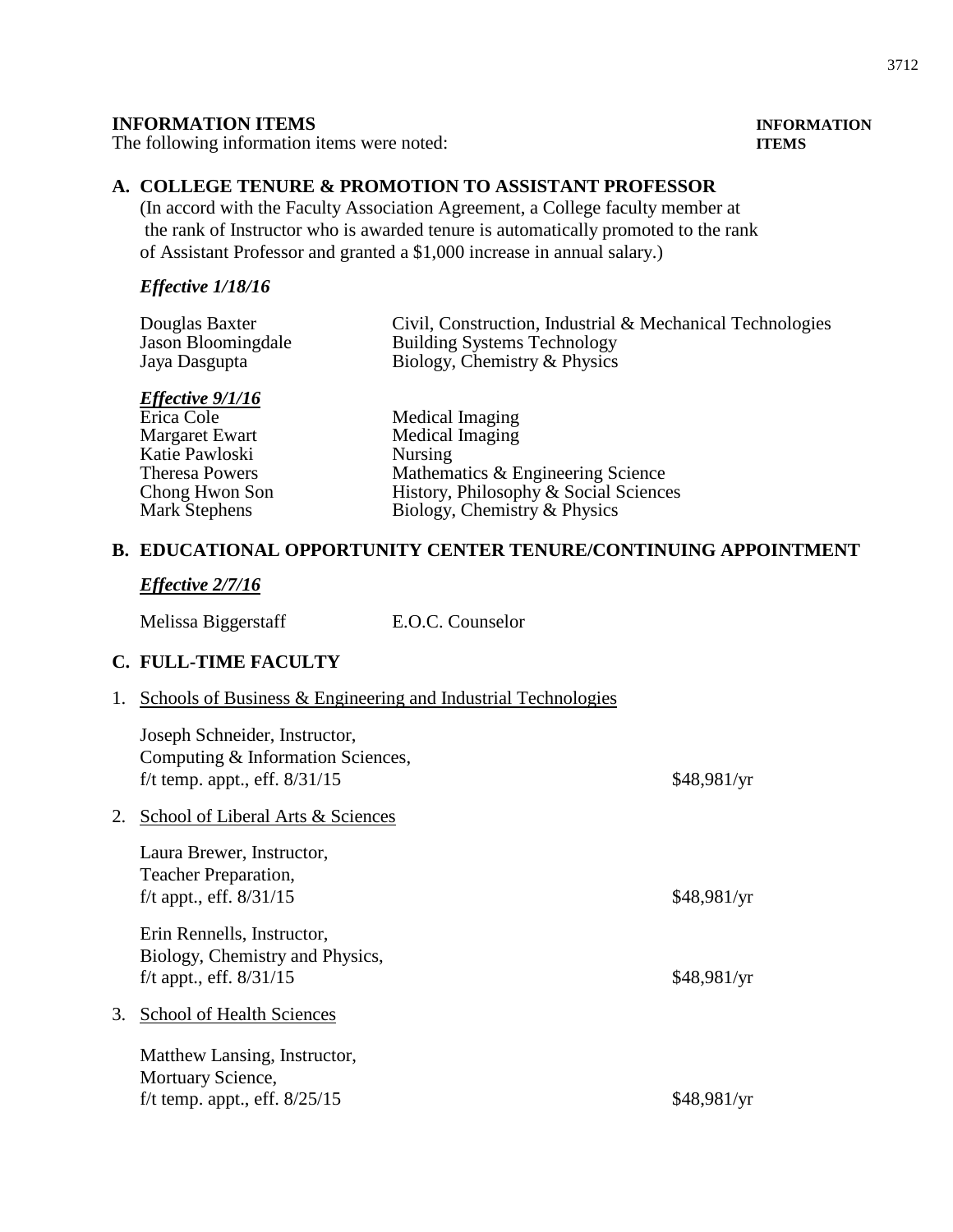|    | Nicole Phelps, Instructor,<br>Nursing,<br>f/t temp. appt., eff. $8/31/15$                                               | \$48,981/yr |
|----|-------------------------------------------------------------------------------------------------------------------------|-------------|
|    | D. FULL-TIME NON-TEACHING PROFESSIONAL                                                                                  |             |
| 1. | Academic Affairs                                                                                                        |             |
|    | Amy Hughes Keegan, Associate for Academic Planning,<br>Academic Affairs,<br>f/t appt., eff. $8/24/15$                   | \$39,500/yr |
|    | 2. Enrollment Management & Student Development                                                                          |             |
|    | Jarret Farrell, Assistant Men's Soccer Coach,<br>Intercollegiate Athletics,<br>f/t temp. appt., eff. $8/26/15$          | \$2500/yr   |
|    | 3. E.O.C.                                                                                                               |             |
|    | Karim Cruz-Neal, Lab Technology Coordinator,<br>E.O.C.,<br>f/t appt., eff. $8/26/15$ or thereafter                      | \$42,000/yr |
|    | 4. Schools of Business & Engineering and Industrial Technologies                                                        |             |
|    | Katherine Filak, Advising Specialist,<br>School of Business,<br>f/t appt., eff. $8/24/15$                               | \$40,100/yr |
|    | <b>E. PART-TIME FACULTY</b>                                                                                             |             |
|    | 1. E.O.C.                                                                                                               |             |
|    | Jamie Cable, Instructor,<br><b>EOC</b> Instructional Services,<br>$p/t$ appt. (shelf), eff. $8/31/15$ or thereafter     | \$39.23/hr  |
|    | Frankie Faulkner, Instructor,<br><b>EOC</b> Instructional Services,<br>p/t appt., eff. 9/2/14                           | \$39.23/hr  |
|    | 2. Schools of Business & Engineering and Industrial Technologies                                                        |             |
|    | Jennifer Borgesi, Instructor,<br>Civil, Construction, Industrial and Mechanical Technologies,<br>p/t appt., eff.8/31/15 | \$1113/sch  |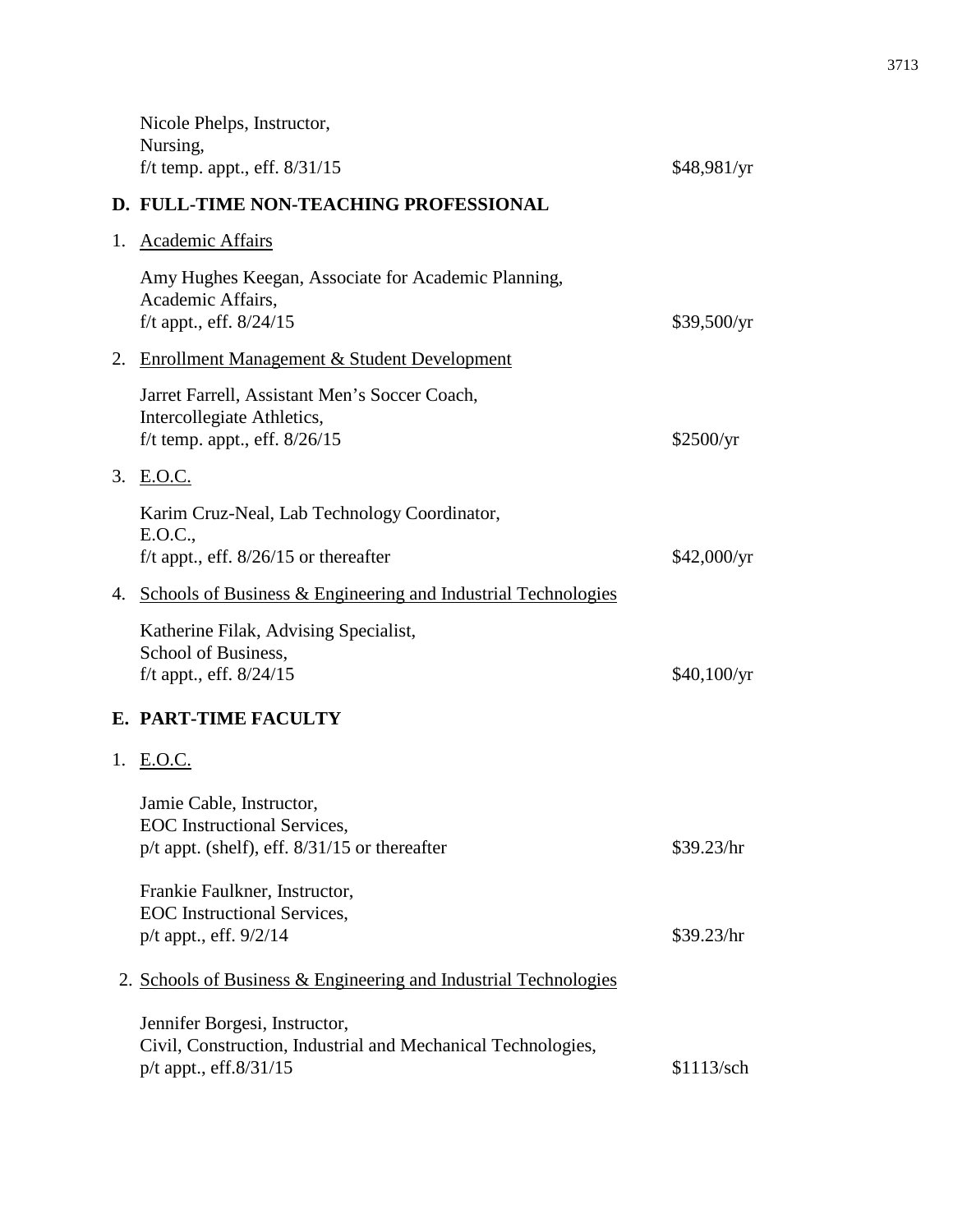|    | Ryan Desalvatore, Instructor,<br>Civil, Construction, Industrial and Mechanical Technologies,<br>$p/t$ appt., eff. $8/31/15$            | \$1113/sch |
|----|-----------------------------------------------------------------------------------------------------------------------------------------|------------|
|    | Alison Dorr, Instructor,<br>Civil, Construction, Industrial and Mechanical Technologies,<br>$p/t$ appt., eff. $8/31/15$                 | \$1113/sch |
|    | Elaine Humiston, Instructor,<br>Civil, Construction, Industrial and Mechanical Technologies,<br>$p/t$ appt., eff.8/31/15                | \$1113/sch |
|    | Kamyar Pashi, Instructor,<br>Civil, Construction, Industrial and Mechanical Technologies,<br>p/t appt., eff.8/31/15                     | \$1113/sch |
|    | Deirdre Rudolph, Instructor,<br>Civil, Construction, Industrial and Mechanical Technologies,<br>p/t appt. (emergency hire), eff.8/31/15 | \$1113/sch |
|    | 3. Schools of Liberal Arts & Sciences                                                                                                   |            |
|    | Kristen Holub, Instructor,<br>English, Foreign Languages, and English as a Second Language,<br>p/t appt., eff. 8/31/15                  | \$1113/sch |
|    | Dora Ramirez Instructor,<br>English, Foreign Languages, and English as a Second Language,<br>p/t appt., eff. 8/31/15                    | \$1113/sch |
|    | Andrea VanDecar, Instructor,<br>History, Philosophy & Social Sciences (HS Model),<br>$p/t$ appt., eff. $8/31/15$                        | \$0        |
|    | Jacqueline Weaver, Instructor,<br>Fine Arts, Theatre Arts & Broadcast Communications,<br>$p/t$ appt., eff. $8/31/15$                    | \$1113/sch |
| F. | PART-TIME NON-TEACHING PROFESSIONAL                                                                                                     |            |
| 1. | Academic Affairs                                                                                                                        |            |
|    | Lori Leicht, Instructional Support Assistant,<br>Learning Center,<br>p/t appt., eff. 9/1/15                                             | \$15.00/hr |